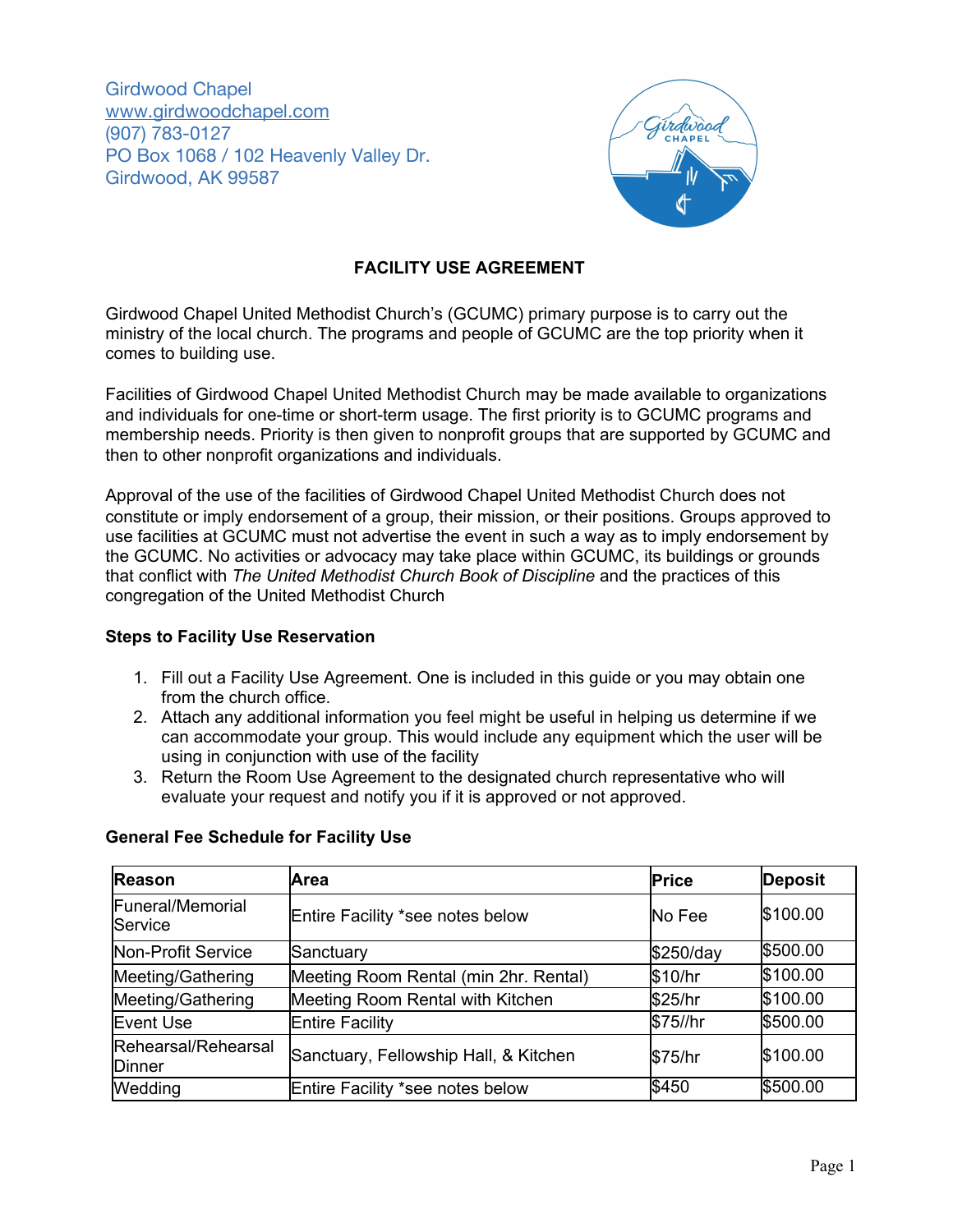Notes:

- 1. Multi-day, short, or long-term lease arrangements may follow a different fee schedule as negotiated with the Girdwood Chapel Board of Trustees
- 2. Funeral/Memorial services reflects a No Fee price for use of building. Pastor support for such service is an additional charge.
- 3. Wedding rate includes use of all available facilities up to 4 hours for wedding and 2 hours for rehearsal and/or rehearsal dinner on prior day.
- 4. Kitchen may be used for warming and serving only. Kitchen may not be used for food preparation.
- 5. Security Deposit: A security deposit, in the amount stated above shall be required for each rental. A separate check is required for security deposit. This check will not be cashed and returned after event, unless damage has occurred or the facility is not cleaned and returned to condition prior to use.

Our facility is generally available for use from 8:30 AM – 9:00 PM Monday through Saturday (vacated by 9:30 PM). The church reserves the right to preempt any facility use for its own in cases of emergencies such as funerals, and we will give as much notice as possible.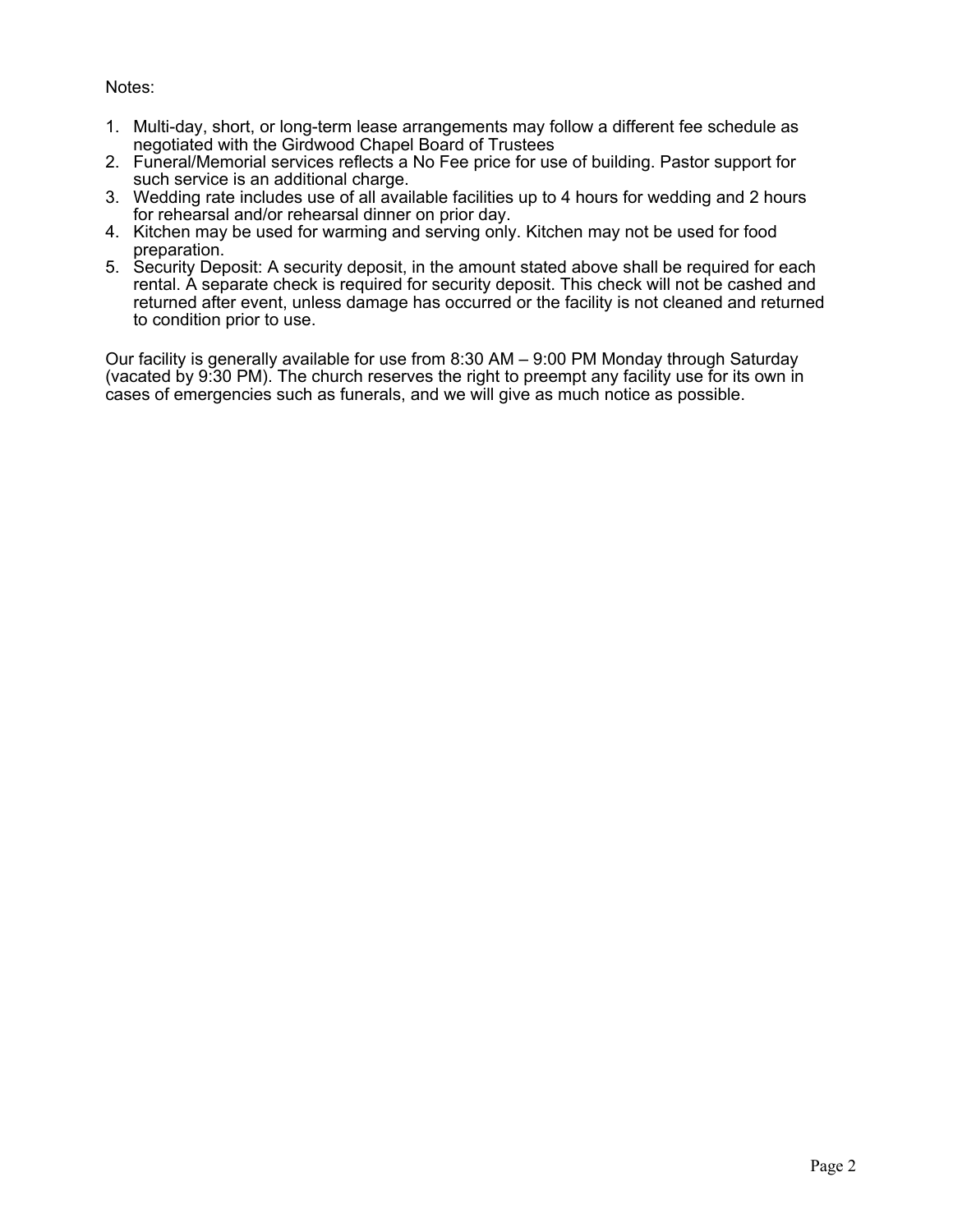## **Facility Use Rules**

#### 1. BREAKAGE

All persons and/or groups using our facilities are expected to exercise reasonable care and judgment in such use in order to prevent defacement, damage or breakage. The persons signing the application for use shall be responsible for paying costs incurred by the church in cleaning, repairing, etc. any part of the building or its furnishings and equipment which in the judgment of the church administrator has been carelessly or irresponsibly subjected to more than normal wear and tear by the persons or group involved.

## 2. FURNITURE MOVEMENT

The altar and piano in the front of the sanctuary shall not be moved. Any other movement of furniture or other items in the church shall first be authorized by the church on the application at the time the time reservations are approved. If any chancel furnishings are moved, they shall be replaced to their original location at the end of each use period.

### 3. NO SMOKING

All members of all groups using our facilities shall abide at all times by a "no smoking" rule in all parts of the building, including corridors and restrooms. Violation of this rule is sufficient ground to immediately terminate any group's use of the facilities and/or to deny use in the future.

### 4. NO ALCOHOL

The serving, consumption, or use of marijuana, alcoholic beverages, or other narcotics shall not be permitted at any time on church property, including the outdoor areas and parking lots.

### 5. FINAL DECISIONS

In case of doubt or uncertainty by any outside person or group about the application or interpretation of these regulations, a member of the Board of Trustees or their delegated representative shall decide the matter and all individuals and groups shall abide by the church Board of Trustees directions or forfeit immediately the use of any part of the facility.

## 6. SUPERVISION OF CHILDREN & YOUTH

At least two adults shall be present when supervising children or youth in the facility. At least one additional adult is required when the number passes the next "ten" (two adult for 1-10, three for 11-20, etc.).

#### 7. DECORATIONS

Decorations may be attached to the walls, doors, light fixtures with masking tape only and must be removed immediately and completely following the activity by the group using the facility and removed from the property.

#### 8. USE TIMES

Meetings shall end by 9:00 PM and the building must be completely cleared not later than 9:30 PM unless otherwise negotiated.

#### 9. REFUSE/RECYCLING

Users are required to remove all refuse generated by use of the facility. Recycling is a policy of Girdwood Chapel UMC. Users are encouraged to recycle.

#### 10. GAMES OF CHANCE

United Methodist church policy prohibits the use of games of chance or gambling on the church premises. This would include such activities as raffles or lotteries.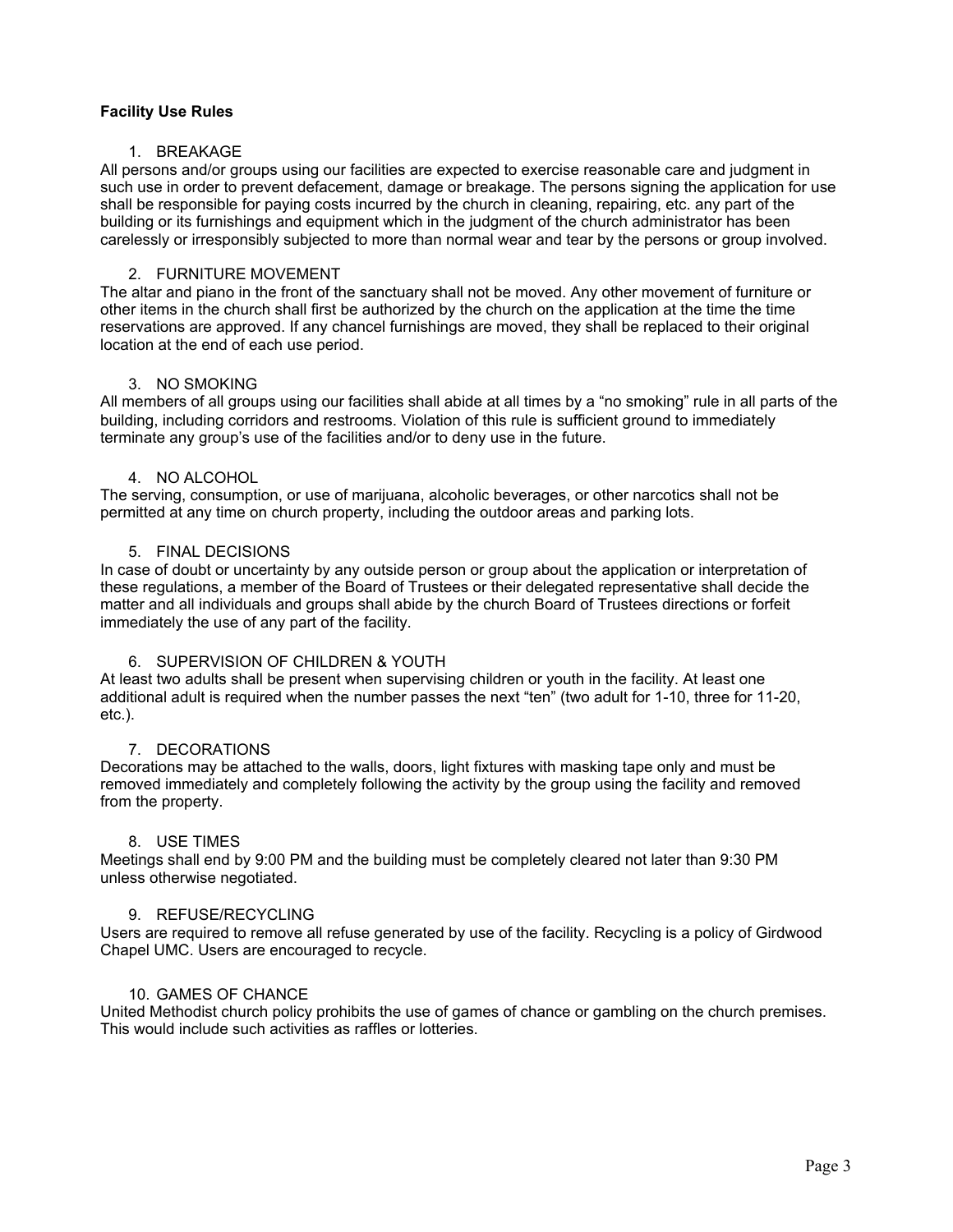# **Benefit Fund Raising Events**

# 1. CHURCH GROUPS

Benefit fund raising by groups within the Church shall be approved according to the policies and procedures for fundraising outside of the annual pledge campaign approved by the Finance Committee of the Church. Approval will be based on the judgment of the Committee about anticipated revenue after consideration of building costs, the advice of the Church Administrative Coordinator about the availability of facilities and impact, and such other criteria as the Finance Committee shall determine.

# 2. OTHER GROUPS

Benefit fund raising by other groups shall be considered a building use and subject to building and staff use fees and policies established by the Pastor and the Board of Trustees. Such use is subject to availability of facilities and impact and other criteria as might apply to the rental of facilities in general by groups outside of the congregation.

# **Indemnification:**

Girdwood Chapel shall not be liable and the renter hereby waives all claims against Girdwood Chapel for any damage to any property or any injury to any person in or about the premises by or from any cause whatsoever, except to the extent caused by or rising from the gross negligence or willful misconduct of Girdwood Chapel or its agents, employees or contractors. The renter shall protect, indemnify and hold Girdwood Chapel harmless from and against any and all loss, claims, liability or costs (including but not limited to court costs and attorney's fees) incurred by reason of:

(a) any damage to any property or any injury to any person occurring in, on or about the Premises to the extent that such injury or damage shall be caused by or arise from any actual or alleged act, neglect, fault, or omission by or of the renter, its agents, servants, employees, invitees, or visitors to meet any standards imposed by any duty with respect to the injury or damage;

(b) The conduct or management of any work or thing whatsoever done by the renter in or about the Premises or from transactions of the renter concerning the Premises;

(c) The renter's failure to comply with any and all governmental laws, ordinances and regulations applicable to the condition or use of the Premises or its occupancy; or

(d) Any breach or default on the part of the renter in the performance of any covenant or agreement on the part of the renter to be performed pursuant to this Lease. The provisions of this Article shall survive the termination of this Lease with respect to any claims or liability accruing prior to such termination.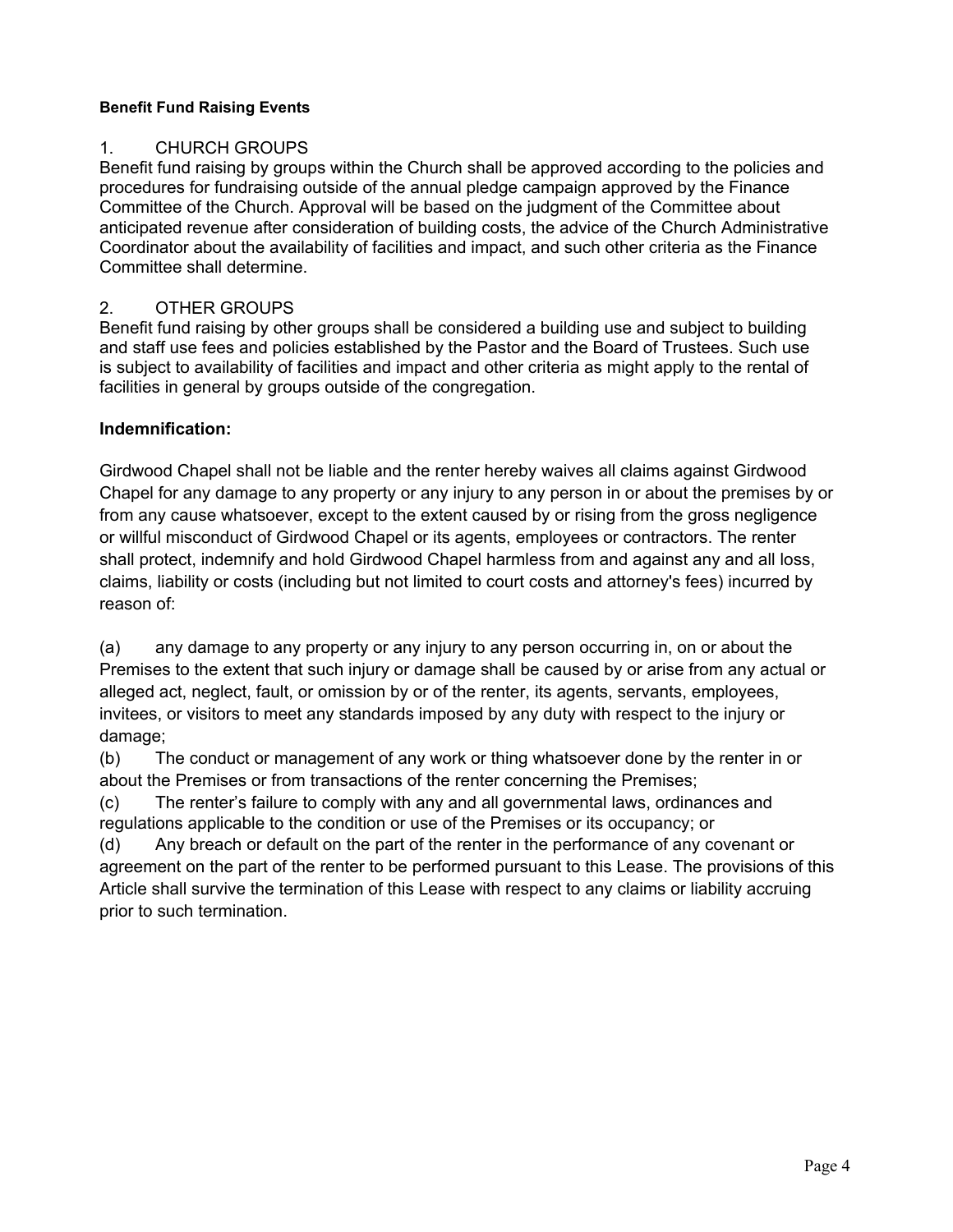# **Facility Use Agreement**

PLEASE COMPLETE ENTIRE FORM

Name of Organization or individual ("the renter"):

Responsible / Contact Person Name & Position:

Nonprofit Status:

Address:

Organization/ Individual's Day Phone:

Email:

Event Name and Description:

Date of Request:

Contact Person's Name:

Date(s) Requested:

Start Time: End Time:

Which day(s) of the week: \_\_Monday \_\_Tuesday \_\_Wednesday \_\_Thursday \_\_Friday \_\_Saturday \_\_Sunday

Rooms Requested: Entire Facility \_\_\_\_Meeting Room \_\_\_Meeting Room w/Kitchen

Sanctuary Sanctuary, Fellowship Hall, & Kitchen

Anticipated Number of Participants \_\_\_\_\_\_\_

Fees: The agreed upon fee for this event are: \$

Fee will be collected

1. For weddings or use of entire facility: half at time of signing, refundable up to 30 days prior to scheduled event and half one week prior to event.<br>2. Individual spaces: At time of use.

2. Individual spaces: At time of use.

3. Security deposit in the amount of \$\_\_\_\_ due 30 days prior to your event as a **physical check.** The check will be returned or destroyed within 30 days after the event if the church incurs no damage or no expense for cleaning and setup to restore to the original setup.

Special Needs or Requests: